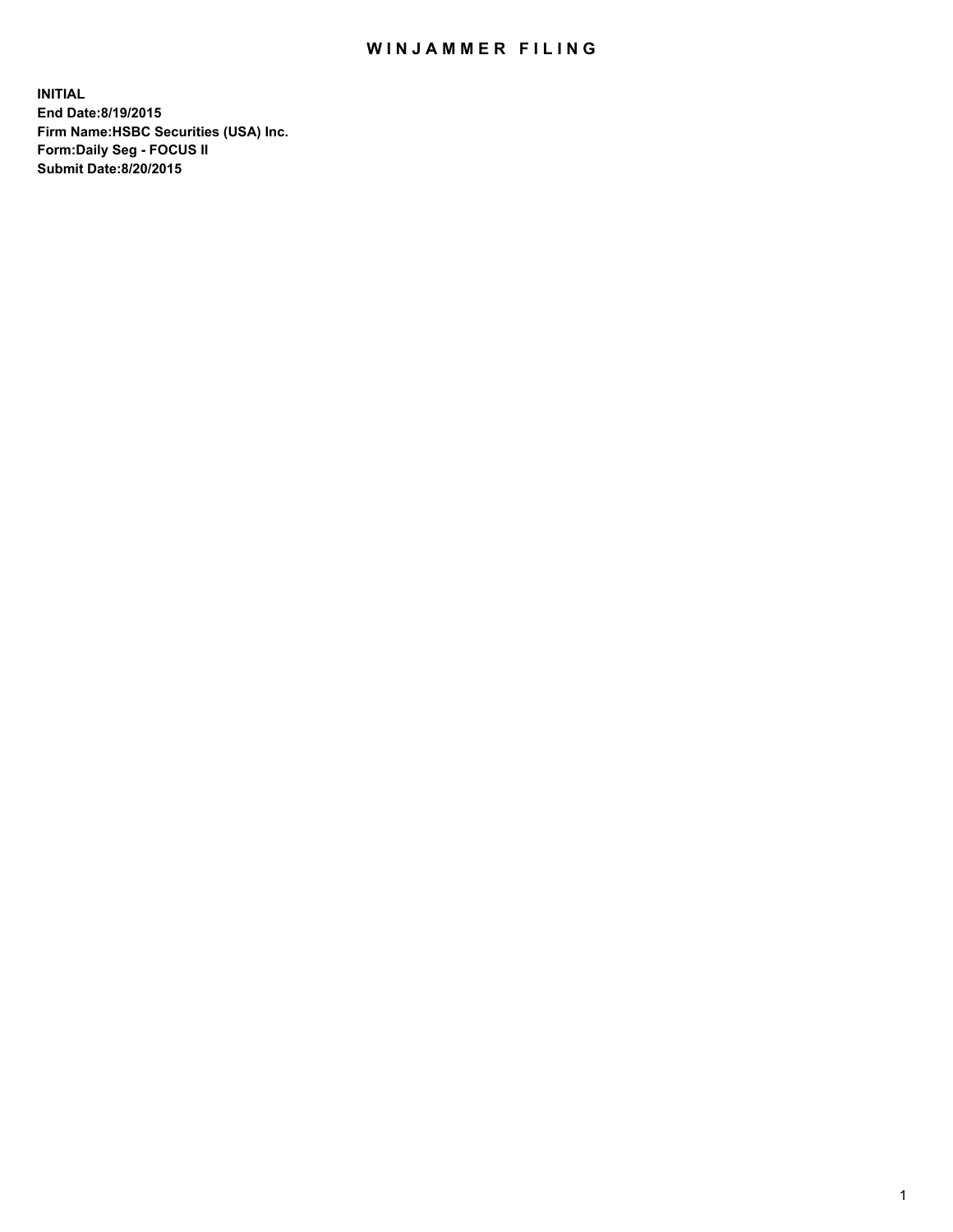## **INITIAL End Date:8/19/2015 Firm Name:HSBC Securities (USA) Inc. Form:Daily Seg - FOCUS II Submit Date:8/20/2015 Daily Segregation - Cover Page**

| Name of Company<br><b>Contact Name</b><br><b>Contact Phone Number</b><br><b>Contact Email Address</b>                                                                                                                                                                                                                         | <b>HSBC Securities (USA) Inc.</b><br>Steven richardson<br>212-525-6445<br>steven.richardson@us.hsbc.com |
|-------------------------------------------------------------------------------------------------------------------------------------------------------------------------------------------------------------------------------------------------------------------------------------------------------------------------------|---------------------------------------------------------------------------------------------------------|
| FCM's Customer Segregated Funds Residual Interest Target (choose one):<br>a. Minimum dollar amount: ; or<br>b. Minimum percentage of customer segregated funds required:%; or<br>c. Dollar amount range between: and; or<br>d. Percentage range of customer segregated funds required between:% and%.                         | 50,000,000<br>00<br>0 <sub>0</sub>                                                                      |
| FCM's Customer Secured Amount Funds Residual Interest Target (choose one):<br>a. Minimum dollar amount: ; or<br>b. Minimum percentage of customer secured funds required:%; or<br>c. Dollar amount range between: and; or<br>d. Percentage range of customer secured funds required between:% and%.                           | 10,000,000<br>0 <sub>0</sub><br>00                                                                      |
| FCM's Cleared Swaps Customer Collateral Residual Interest Target (choose one):<br>a. Minimum dollar amount: ; or<br>b. Minimum percentage of cleared swaps customer collateral required:%; or<br>c. Dollar amount range between: and; or<br>d. Percentage range of cleared swaps customer collateral required between:% and%. | 70,000,000<br><u>00</u><br><u>00</u>                                                                    |

Attach supporting documents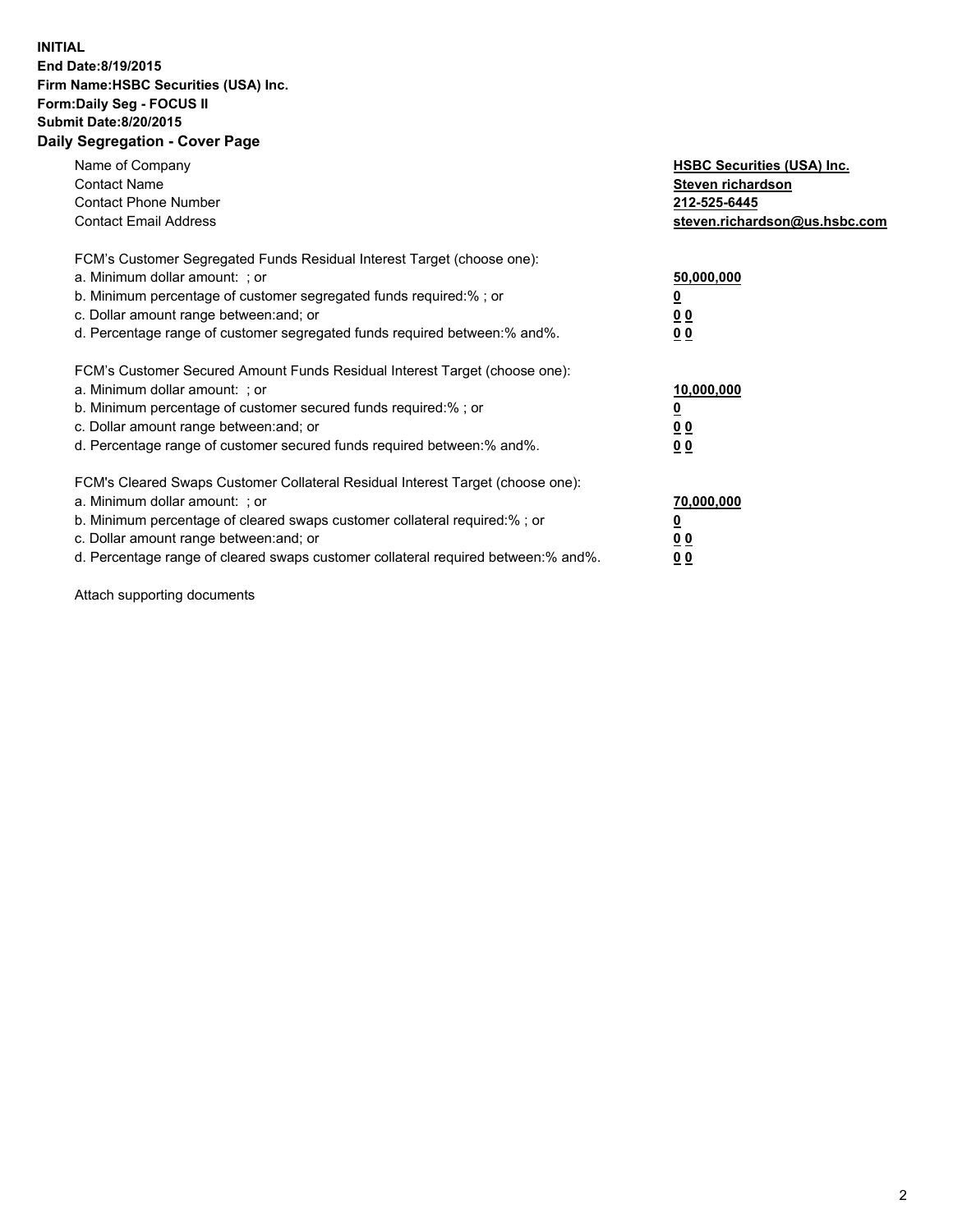**INITIAL End Date:8/19/2015 Firm Name:HSBC Securities (USA) Inc. Form:Daily Seg - FOCUS II Submit Date:8/20/2015 Daily Segregation - Secured Amounts** Foreign Futures and Foreign Options Secured Amounts Amount required to be set aside pursuant to law, rule or regulation of a foreign government or a rule of a self-regulatory organization authorized thereunder **0** [7305] 1. Net ledger balance - Foreign Futures and Foreign Option Trading - All Customers A. Cash **50,298,955** [7315] B. Securities (at market) **43,324,543** [7317] 2. Net unrealized profit (loss) in open futures contracts traded on a foreign board of trade **3,523,569** [7325] 3. Exchange traded options a. Market value of open option contracts purchased on a foreign board of trade **0** [7335] b. Market value of open contracts granted (sold) on a foreign board of trade **0** [7337] 4. Net equity (deficit) (add lines 1. 2. and 3.) **97,147,067** [7345] 5. Account liquidating to a deficit and account with a debit balances - gross amount **2,890,038** [7351] Less: amount offset by customer owned securities **-2,555,243** [7352] **334,795** [7354] 6. Amount required to be set aside as the secured amount - Net Liquidating Equity Method (add lines 4 and 5) **97,481,862** [7355] 7. Greater of amount required to be set aside pursuant to foreign jurisdiction (above) or line 6. **97,481,862** [7360] FUNDS DEPOSITED IN SEPARATE REGULATION 30.7 ACCOUNTS 1. Cash in banks A. Banks located in the United States **38,060,285** [7500] B. Other banks qualified under Regulation 30.7 **0** [7520] **38,060,285** [7530] 2. Securities A. In safekeeping with banks located in the United States **43,324,543** [7540] B. In safekeeping with other banks qualified under Regulation 30.7 **0** [7560] **43,324,543** [7570] 3. Equities with registered futures commission merchants A. Cash **0** [7580] B. Securities **0** [7590] C. Unrealized gain (loss) on open futures contracts **0** [7600] D. Value of long option contracts **0** [7610] E. Value of short option contracts **0** [7615] **0** [7620] 4. Amounts held by clearing organizations of foreign boards of trade A. Cash **0** [7640] B. Securities **0** [7650] C. Amount due to (from) clearing organization - daily variation **0** [7660] D. Value of long option contracts **0** [7670] E. Value of short option contracts **0** [7675] **0** [7680] 5. Amounts held by members of foreign boards of trade A. Cash **44,191,145** [7700] B. Securities **0** [7710] C. Unrealized gain (loss) on open futures contracts **3,523,569** [7720] D. Value of long option contracts **0** [7730] E. Value of short option contracts **0** [7735] **47,714,714** [7740] 6. Amounts with other depositories designated by a foreign board of trade **0** [7760] 7. Segregated funds on hand **0** [7765] 8. Total funds in separate section 30.7 accounts **129,099,542** [7770] **31,617,680** [7380]

9. Excess (deficiency) Set Aside for Secured Amount (subtract line 7 Secured Statement Page 1 from Line 8)

10. Management Target Amount for Excess funds in separate section 30.7 accounts **10,000,000** [7780]

11. Excess (deficiency) funds in separate 30.7 accounts over (under) Management Target **21,617,680** [7785]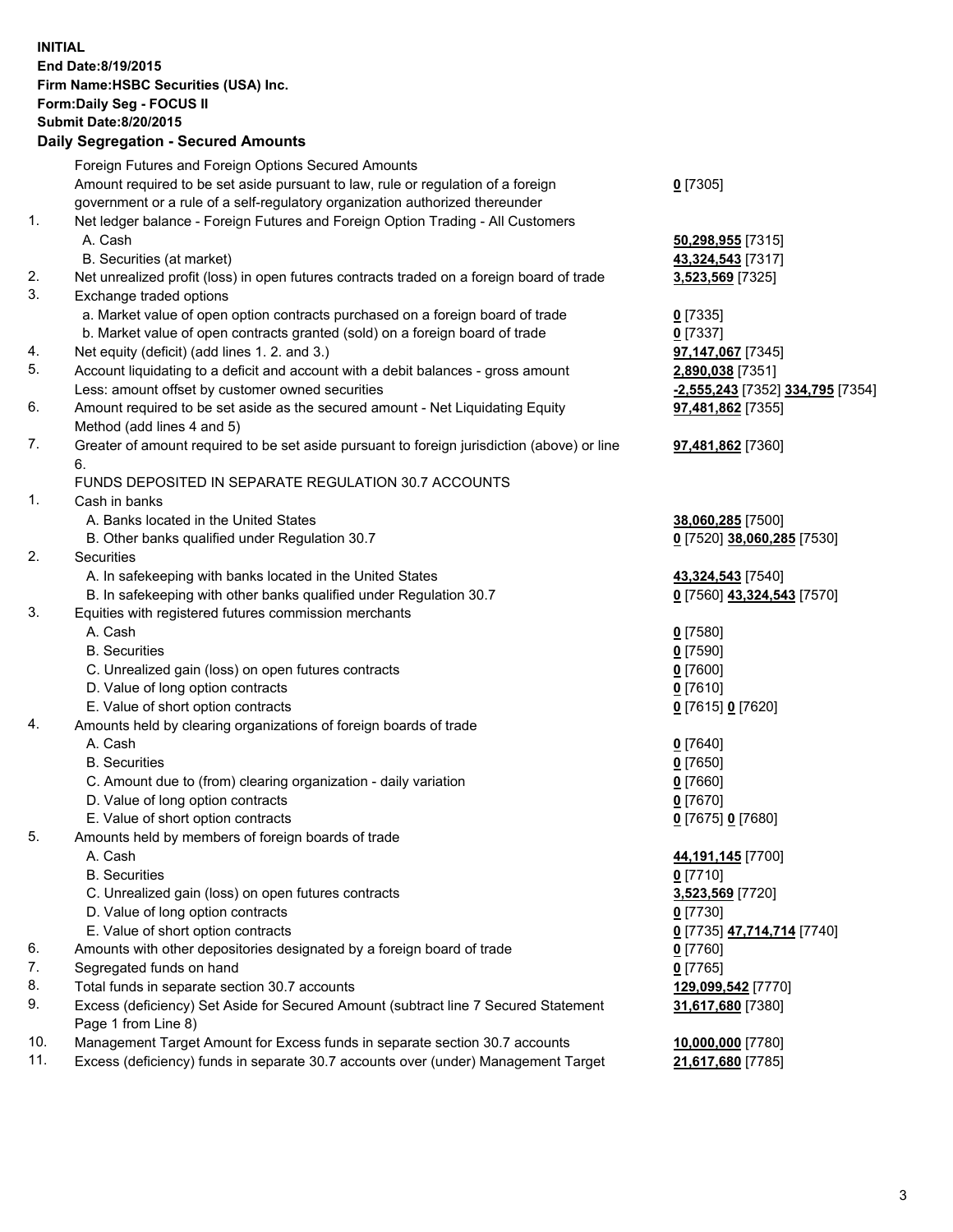| <b>INITIAL</b>                                              |                                                                                                |                                   |  |  |
|-------------------------------------------------------------|------------------------------------------------------------------------------------------------|-----------------------------------|--|--|
| End Date:8/19/2015                                          |                                                                                                |                                   |  |  |
| Firm Name: HSBC Securities (USA) Inc.                       |                                                                                                |                                   |  |  |
| Form: Daily Seg - FOCUS II<br><b>Submit Date: 8/20/2015</b> |                                                                                                |                                   |  |  |
|                                                             |                                                                                                |                                   |  |  |
|                                                             | Daily Segregation - Segregation Statement                                                      |                                   |  |  |
|                                                             | SEGREGATION REQUIREMENTS(Section 4d(2) of the CEAct)                                           |                                   |  |  |
| 1.                                                          | Net ledger balance                                                                             |                                   |  |  |
|                                                             | A. Cash                                                                                        | 175,503,144 [7010]                |  |  |
|                                                             | B. Securities (at market)                                                                      | 738,296,274 [7020]                |  |  |
| 2.                                                          | Net unrealized profit (loss) in open futures contracts traded on a contract market             | -12,691,124 [7030]                |  |  |
| 3.                                                          | Exchange traded options                                                                        |                                   |  |  |
|                                                             | A. Add market value of open option contracts purchased on a contract market                    | 111,936,031 [7032]                |  |  |
|                                                             | B. Deduct market value of open option contracts granted (sold) on a contract market            | -9,631,103 [7033]                 |  |  |
| 4.                                                          | Net equity (deficit) (add lines 1, 2 and 3)                                                    | 1,003,413,222 [7040]              |  |  |
| 5.                                                          | Accounts liquidating to a deficit and accounts with                                            |                                   |  |  |
|                                                             | debit balances - gross amount                                                                  | 21,320,795 [7045]                 |  |  |
|                                                             | Less: amount offset by customer securities                                                     | -21,138,654 [7047] 182,141 [7050] |  |  |
| 6.                                                          | Amount required to be segregated (add lines 4 and 5)                                           | 1,003,595,363 [7060]              |  |  |
|                                                             | FUNDS IN SEGREGATED ACCOUNTS                                                                   |                                   |  |  |
| 7.                                                          | Deposited in segregated funds bank accounts                                                    |                                   |  |  |
|                                                             | A. Cash                                                                                        | 61,982,476 [7070]                 |  |  |
|                                                             | B. Securities representing investments of customers' funds (at market)                         | $0$ [7080]                        |  |  |
|                                                             | C. Securities held for particular customers or option customers in lieu of cash (at            | 124,236,995 [7090]                |  |  |
|                                                             | market)                                                                                        |                                   |  |  |
| 8.                                                          | Margins on deposit with derivatives clearing organizations of contract markets                 |                                   |  |  |
|                                                             | A. Cash                                                                                        | 27,305,808 [7100]                 |  |  |
|                                                             | B. Securities representing investments of customers' funds (at market)                         | 149,529,438 [7110]                |  |  |
|                                                             | C. Securities held for particular customers or option customers in lieu of cash (at<br>market) | 614,059,278 [7120]                |  |  |
| 9.                                                          | Net settlement from (to) derivatives clearing organizations of contract markets                | -9,824,318 [7130]                 |  |  |
| 10.                                                         | Exchange traded options                                                                        |                                   |  |  |
|                                                             | A. Value of open long option contracts                                                         | 111,936,031 [7132]                |  |  |
|                                                             | B. Value of open short option contracts                                                        | -9,631,103 [7133]                 |  |  |
| 11.                                                         | Net equities with other FCMs                                                                   |                                   |  |  |
|                                                             | A. Net liquidating equity                                                                      | 50,004,108 [7140]                 |  |  |
|                                                             | B. Securities representing investments of customers' funds (at market)                         | $0$ [7160]                        |  |  |
|                                                             | C. Securities held for particular customers or option customers in lieu of cash (at            | $0$ [7170]                        |  |  |
|                                                             | market)                                                                                        |                                   |  |  |
| 12.                                                         | Segregated funds on hand                                                                       | $0$ [7150]                        |  |  |
| 13.                                                         | Total amount in segregation (add lines 7 through 12)                                           | 1,119,598,713 [7180]              |  |  |
| 14.                                                         | Excess (deficiency) funds in segregation (subtract line 6 from line 13)                        | 116,003,350 [7190]                |  |  |
| 15.                                                         | Management Target Amount for Excess funds in segregation                                       | 50,000,000 [7194]                 |  |  |
| 16.                                                         | Excess (deficiency) funds in segregation over (under) Management Target Amount                 | 66,003,350 [7198]                 |  |  |

16. Excess (deficiency) funds in segregation over (under) Management Target Amount Excess